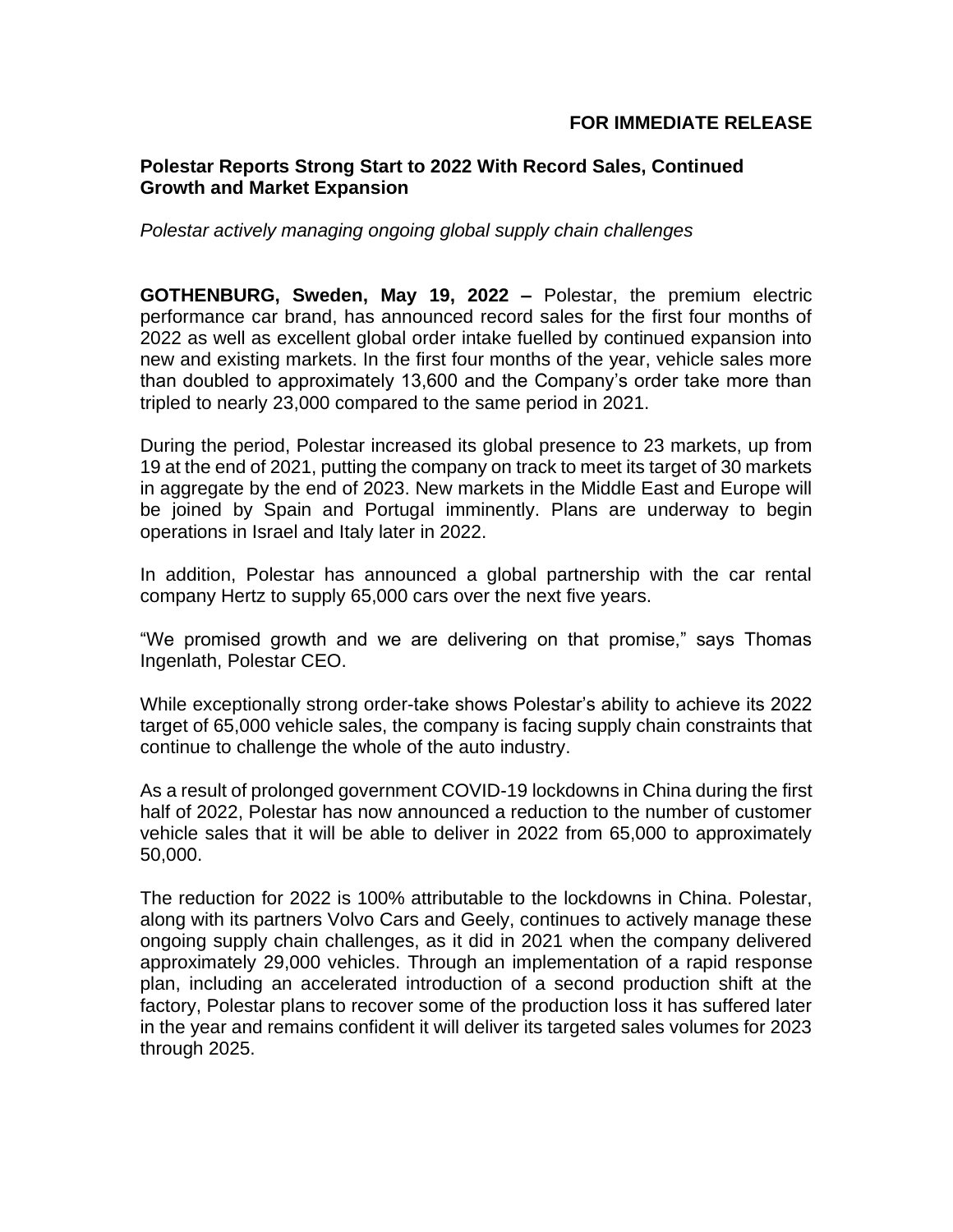"The fundamentals driving the growth in sales of electric cars remain in place and the momentum is stronger than the uncertainties we are witnessing right now. Any short- to medium-term economic effects have not dented our goal of selling 290,000 cars in 2025 – 10 times more than we sold in 2021," continues Thomas Ingenlath.

"We believe our future growth will be further accelerated by our entry into the lucrative SUV market later this year with the world premiere in October of the longawaited Polestar 3 electric performance SUV. Polestar 3, which will be manufactured in the US and China, will stand out amongst other SUV offerings and boost our strong growth trajectory to take us into our next phase."

The SUV market is one of the highest growth and margin segments in the automotive industry, especially in the United States. Customers should be able to order Polestar 3 on the day of the premiere in October.

Polestar intends to list on the Nasdaq in a proposed business combination with Gores Guggenheim, Inc. (Nasdaq: GGPI, GGPIW, and GGPIU), which is expected to close in the first half of 2022.

## **About Polestar**

Polestar was established as a new, standalone Swedish premium electric vehicle manufacturer in 2017. Founded by Volvo Cars and Geely Holding, Polestar enjoys specific technological and engineering synergies with Volvo Cars and benefits from significant economies of scale as a result.

Polestar is headquartered in Gothenburg, Sweden, and its vehicles are currently available and on the road in markets across Europe, North America, China and Asia Pacific. By 2023, the company plans that its cars will be available in an aggregate of 30 markets. Polestar cars are currently manufactured in two facilities in China, with additional future manufacturing planned in the USA.

In September 2021, Polestar announced its intention to list as a public company on the Nasdaq in a business combination agreement with Gores Guggenheim, Inc. Full information on this definitive agreement can be found [here.](https://media.polestar.com/global/en/media/pressreleases/638625)

Polestar has produced two electric performance cars. The Polestar 1 was built between 2019 and 2021 as a low-volume electric performance hybrid GT with a carbon fibre body, 609 hp, 1,000 Nm and an electric-only range of 124 km (WLTP) – the longest of any hybrid car in the world.

The Polestar 2 electric performance fastback is the company's first fully electric, high volume car. The Polestar 2 model range includes three variants with a combination of long- and standard range batteries as large as 78 kWh, and dual- and single-motor powertrains with as much as 300 kW / 408 hp and 660 Nm.

From 2022, Polestar plans to launch one new electric vehicle per year, starting with Polestar 3 – the company's first electric performance SUV. Polestar 4 is expected to follow in 2023, a smaller electric performance SUV coupe.

In 2024, the Polestar 5 electric performance 4-door GT is planned to be launched as the production evolution of Polestar Precept – the manifesto concept car that Polestar released in 2020 that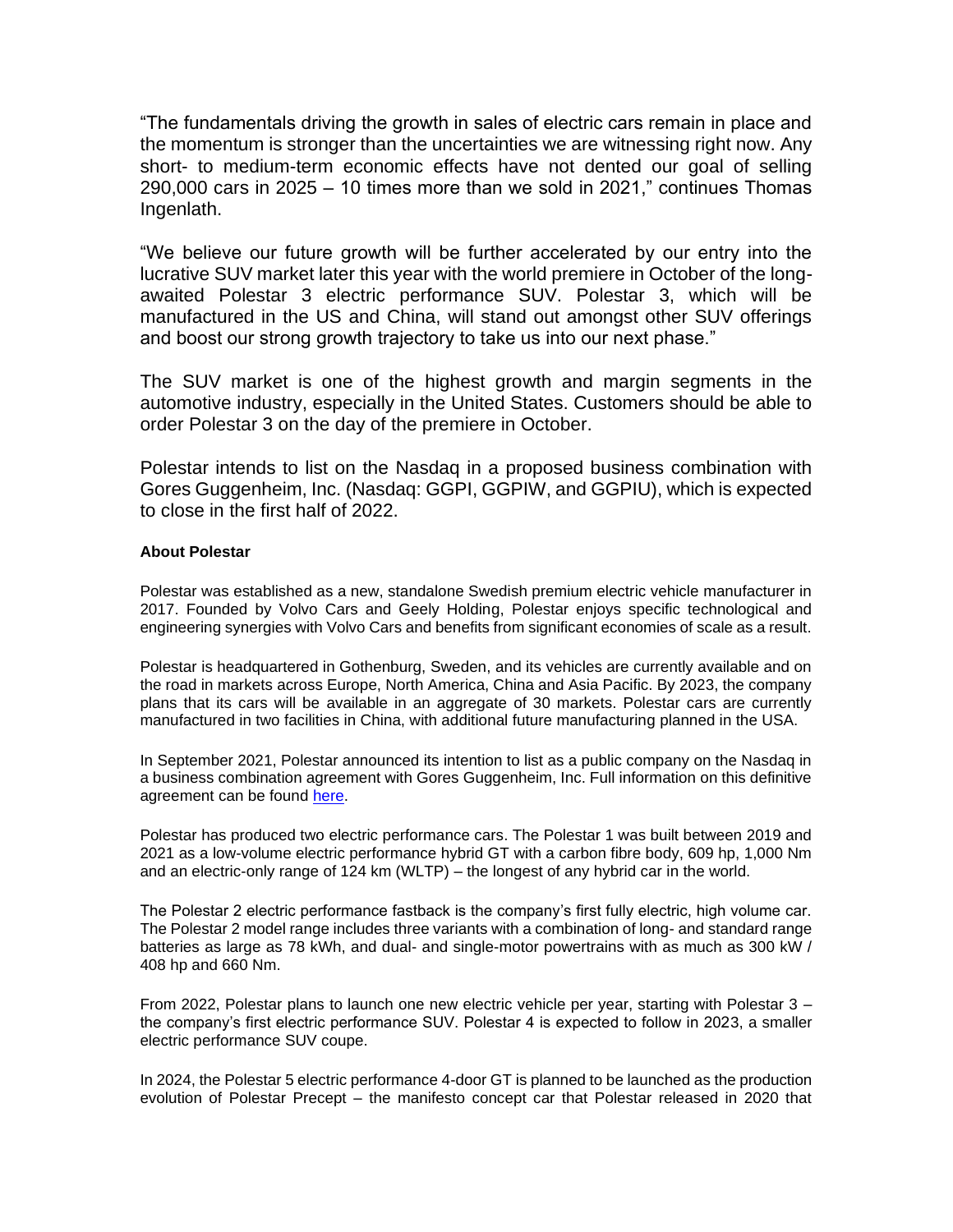showcases the brand's future vision in terms of design, technology, and sustainability. As the company seeks to reduce its climate impact with every new model, Polestar aims to produce a truly climate-neutral car by 2030.

In early March 2022, Polestar revealed its second concept car, the Polestar  $O<sub>2</sub>$  electric performance roadster. Polestar  $O<sub>2</sub>$  builds on the design, technology and sustainability ambitions laid out by Precept and showcases the brand's vision for future sports cars. The hard-top convertible presents an evolution of the unique design language first shown by Precept and emphasises a dynamic driving experience. The concept further develops the focus on sustainability and technology, aiming towards greater circularity.

## **About Gores Guggenheim, Inc.**

Gores Guggenheim, Inc. (Nasdaq: GGPI, GGPIW, and GGPIU) is a special purpose acquisition company sponsored by an affiliate of The Gores Group, LLC, founded by Alec Gores, and by an affiliate of Guggenheim Capital, LLC. Gores Guggenheim completed its initial public offering in April 2021, raising approximately USD 800 million in cash proceeds for the purpose of effecting a merger, capital stock exchange, asset acquisition, stock purchase, reorganization or similar business combination with one or more businesses. Gores Guggenheim's strategy is to identify and complete business combinations with market leading companies with strong equity stories that will benefit from the growth capital of the public equity markets and be enhanced by the experience and expertise of Gores' and Guggenheim's long history and track record of investing in and operating businesses.

## **Forward-Looking Statements**

Certain statements in this press release ("Press Release") may be considered "forward-looking statements" as defined in the Private Securities Litigation Reform Act of 1995. Forward-looking statements generally relate to future events or the future financial or operating performance of Gores Guggenheim, Inc. ("Gores Guggenheim"), Polestar Performance AB and/or its affiliates (the "Company") and Polestar Automotive Holding UK Limited ("ListCo"). For example, projections of future Adjusted EBITDA or revenue and other metrics are forward-looking statements. In some cases, you can identify forward-looking statements by terminology such as "may", "should", "expect", "intend", "will", "estimate", "anticipate", "believe", "predict", "potential", "forecast", "plan", "seek", "future", "propose" or "continue", or the negatives of these terms or variations of them or similar terminology. Such forward-looking statements are subject to risks, uncertainties, and other factors which could cause actual results to differ materially from those expressed or implied by such forward looking statements.

These forward-looking statements are based upon estimates and assumptions that, while considered reasonable by Gores Guggenheim and its management, and the Company and its management, as the case may be, are inherently uncertain. Factors that may cause actual results to differ materially from current expectations include, but are not limited to: (1) the occurrence of any event, change or other circumstances that could give rise to the termination of definitive agreements with respect to the Business Combination; (2) the outcome of any legal proceedings that may be instituted against Gores Guggenheim, the combined company or others following the announcement of the Business Combination and any definitive agreements with respect thereto; (3) the inability to complete the Business Combination due to the failure to obtain approval of the stockholders of Gores Guggenheim, to obtain financing to complete the Business Combination or to satisfy other conditions to closing; (4) changes to the proposed structure of the Business Combination that may be required or appropriate as a result of applicable laws or regulations or as a condition to obtaining regulatory approval of the Business Combination; (5) the ability to meet stock exchange listing standards following the consummation of the Business Combination; (6) the risk that the Business Combination disrupts current plans and operations of the Company as a result of the announcement and consummation of the Business Combination; (7) the ability to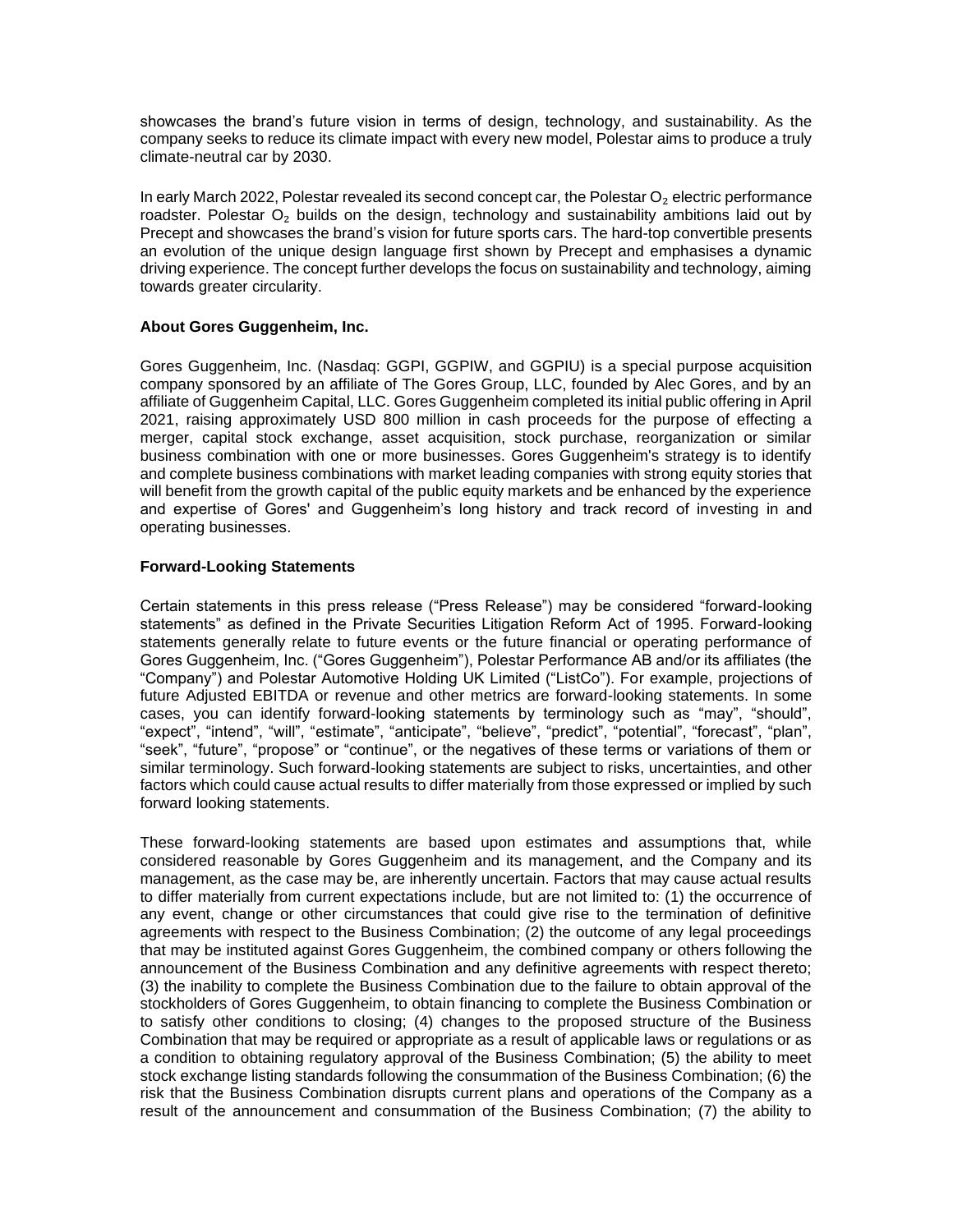recognize the anticipated benefits of the Business Combination, which may be affected by, among other things, competition, the ability of the combined company to grow and manage growth profitably, maintain relationships with customers and suppliers and retain its management and key employees; (8) costs related to the Business Combination; (9) risks associated with changes in applicable laws or regulations and the Company's international operations; (10) the possibility that the Company or the combined company may be adversely affected by other economic, business, and/or competitive factors; (11) the Company's estimates of expenses and profitability; (12) the Company's ability to maintain agreements or partnerships with its strategic partners Volvo Cars and Geely and to develop new agreements or partnerships; (13) the Company's ability to maintain relationships with its existing suppliers and strategic partners, and source new suppliers for its critical components, and to complete building out its supply chain, while effectively managing the risks due to such relationships; (14) the Company's reliance on its partnerships with vehicle charging networks to provide charging solutions for its vehicles and its strategic partners for servicing its vehicles and their integrated software; (15) the Company's ability to establish its brand and capture additional market share, and the risks associated with negative press or reputational harm, including from lithium-ion battery cells catching fire or venting smoke; (16) delays in the design, manufacture, launch and financing of the Company's vehicles and the Company's reliance on a limited number of vehicle models to generate revenues; (17) the Company's ability to continuously and rapidly innovate, develop and market new products; (18) risks related to future market adoption of the Company's offerings; (19) increases in costs, disruption of supply or shortage of materials, in particular for lithium-ion cells or semiconductors; (20) the Company's reliance on its partners to manufacture vehicles at a high volume, some of which have limited experience in producing electric vehicles, and on the allocation of sufficient production capacity to the Company by its partners in order for the Company to be able to increase its vehicle production capacities; (21) risks related to the Company's distribution model; (22) the effects of competition and the high barriers to entry in the automotive industry, and the pace and depth of electric vehicle adoption generally on the Company's future business; (23) changes in regulatory requirements, governmental incentives and fuel and energy prices; (24) the impact of the global COVID-19 pandemic on Gores Guggenheim, the Company, the Company's post business combination's projected results of operations, financial performance or other financial metrics, or on any of the foregoing risks; and (25) other risks and uncertainties set forth in the section entitled "Risk Factors" and "Cautionary Note Regarding Forward-Looking Statements" in Gores Guggenheim's final prospectus relating to its initial public offering (File No. 333-253338) declared effective by the SEC on March 22, 2021, and other documents filed, or to be filed, with the SEC by Gores Guggenheim or ListCo, including the Registration/Proxy Statement. There may be additional risks that neither Gores Guggenheim, the Company nor ListCo presently know or that Gores Guggenheim, the Company or ListCo currently believe are immaterial that could also cause actual results to differ from those contained in the forward-looking statements.

Nothing in this Press Release should be regarded as a representation by any person that the forward-looking statements set forth herein will be achieved or that any of the contemplated results of such forward-looking statements will be achieved. You should not place undue reliance on forward-looking statements, which speak only as of the date they are made. Neither Gores Guggenheim, the Company nor ListCo undertakes any duty to update these forward-looking statements.

#### **Additional Information**

In connection with the proposed Business Combination, (i) ListCo has filed with the SEC a Registration/Proxy Statement, and (ii) Gores Guggenheim will file a definitive proxy statement relating to the proposed Business Combination (the "Definitive Proxy Statement") and will mail the Definitive Proxy Statement and other relevant materials to its stockholders after the Registration/Proxy Statement is declared effective. The Registration/Proxy Statement will contain important information about the proposed Business Combination and the other matters to be voted upon at a meeting of Gores Guggenheim stockholders to be held to approve the proposed Business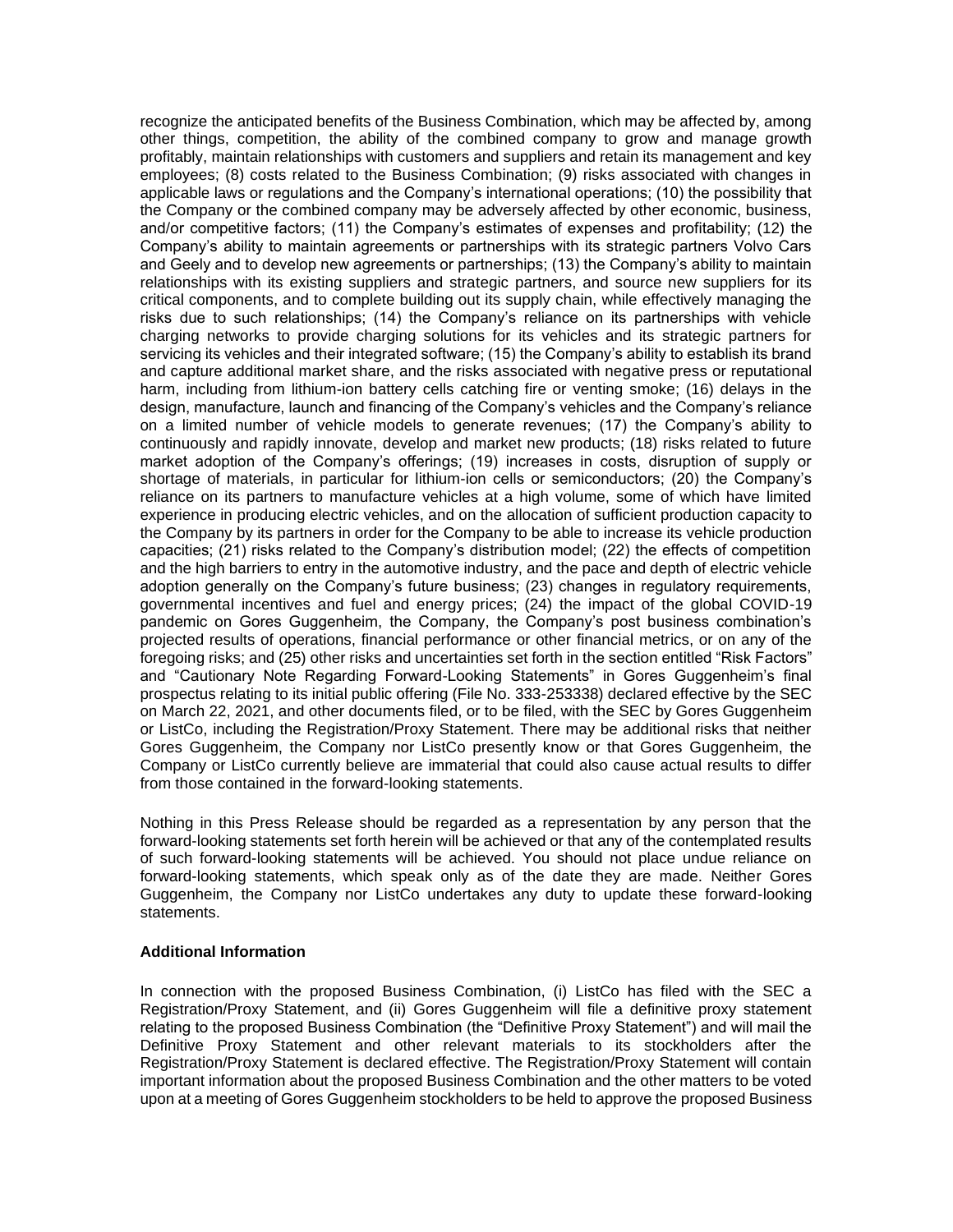Combination. This Press Release does not contain all the information that should be considered concerning the proposed Business Combination and is not intended to form the basis of any investment decision or any other decision in respect of the Business Combination. Before making any voting or other investment decisions, securityholders of Gores Guggenheim and other interested persons are advised to read, the Registration/Proxy Statement and the amendments thereto and the Definitive Proxy Statement and other documents filed in connection with the proposed Business Combination, as these materials will contain important information about Gores Guggenheim, the Company, ListCo and the Business Combination. When available, the Definitive Proxy Statement and other relevant materials for the proposed Business Combination will be mailed to stockholders of Gores Guggenheim as of a record date to be established for voting on the proposed Business Combination. Stockholders will also be able to obtain copies of the Registration/Proxy Statement, the Definitive Proxy Statement and other documents filed with the SEC, without charge, once available, at the SEC's website at www.sec.gov, or by directing a request to: Gores Guggenheim, Inc., 6260 Lookout Rd., Boulder, CO 80301, attention: Jennifer Kwon Chou.

INVESTMENT IN ANY SECURITIES DESCRIBED HEREIN HAS NOT BEEN APPROVED OR DISAPPROVED BY THE SEC OR ANY OTHER REGULATORY AUTHORITY NOR HAS ANY AUTHORITY PASSED UPON OR ENDORSED THE MERITS OF THE OFFERING OR THE ACCURACY OR ADEQUACY OF THE INFORMATION CONTAINED HEREIN. ANY REPRESENTATION TO THE CONTRARY IS A CRIMINAL OFFENSE.

#### **Participants in the Solicitation**

Gores Guggenheim and certain of its directors and executive officers may be deemed participants in the solicitation of proxies from Gores Guggenheim's stockholders with respect to the proposed Business Combination. A list of the names of those directors and executive officers and a description of their interests in Gores Guggenheim is set forth in Gores Guggenheim's filings with the SEC (including Gores Guggenheim's final prospectus related to its initial public offering (File No. 333-253338) declared effective by the SEC on March 22, 2021), and are available free of charge at the SEC's website at www.sec.gov, or by directing a request to Gores Guggenheim, Inc., 6260 Lookout Rd., Boulder, CO 80301, attention: Jennifer Kwon Chou. Additional information regarding the interests of such participants is contained in the Registration/Proxy Statement.

The Company and ListCo, and certain of their directors and executive officers may also be deemed to be participants in the solicitation of proxies from the stockholders of Gores Guggenheim in connection with the proposed Business Combination. A list of the names of such directors and executive officers and information regarding their interests in the proposed Business Combination is included in the Registration/Proxy Statement.

## **No Offer and Non-Solicitation**

This Press Release is not a proxy statement or solicitation of a proxy, consent or authorization with respect to any securities or in respect of the potential transaction and shall not constitute an offer to sell or a solicitation of an offer to buy the securities of Gores Guggenheim, the Company or ListCo, nor shall there be any sale of any such securities in any state or jurisdiction in which such offer, solicitation, or sale would be unlawful prior to registration or qualification under the securities laws of such state or jurisdiction. No offer of securities shall be made except by means of a prospectus meeting the requirements of the Securities Act of 1933, as amended.

#### **Contacts**

For inquiries regarding Polestar: